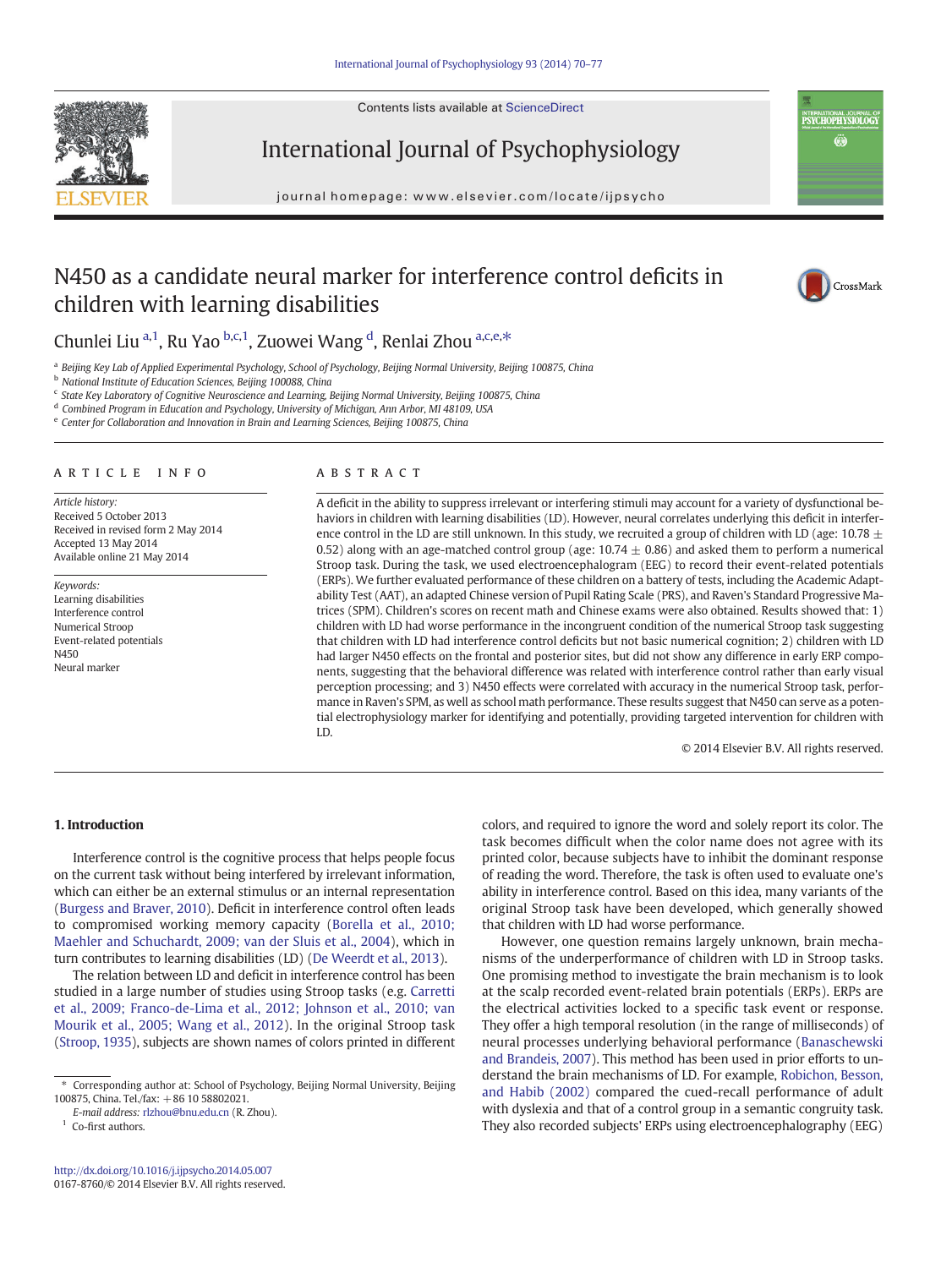during the task, and found that the dyslexic group showed lager N400 in both congruous and incongruous sentence ending conditions, suggesting dyslexic subjects' impaired ability to integrate word meanings in a sentence.

EEG data can also help to understand the electrophysiological mechanisms of performance in a Stroop task. Two electrophysiological markers have been obtained by averaging stimulus-locked segments of EEG data for the conflict trails of a Stroop task. The conflict related negativity (N450), typically occurring at around 400 ms after the onset of a target stimulus, reflects the conflict-monitoring activity of the anterior cingulate cortex ([Szucs and Soltesz, 2012; Tillman and](#page--1-0) [Wiens, 2011\)](#page--1-0); the sustained positivity (SP) appears as a sustained parietal positivity beginning approximately 500 ms after stimuli onset, and it is more positive following correct incongruent trials than congruent trails, suggesting its relation to conflict resolution ([Larson et al., 2009;](#page--1-0) [Zurron et al., 2009](#page--1-0)). In brief, the ERP components N450 and SP are reliable indicators for inhibition ability [\(Markela-Lerenc et al., 2009;](#page--1-0) [McNeely et al., 2008](#page--1-0)).

In the current study, we attempted to use ERPs to pinpoint the impaired cognitive abilities in the Stroop task and explore potential neural markers of interference control deficit in children with LD. We hypothesize that 1) children with LD will show worse behavioral performance in a numerical Stroop task, and 2) their ERP components (N450 and SP) in the incongruent trials will show different patterns compared to the control group.

#### 2. Methods

#### 2.1. Participants

Twenty-three children (13 boys) with LD and 23 normal children (12 boys) were recruited from a public elementary school in Beijing. They were in 5th ( $n = 26$ , age: 10.38  $\pm$  0.57 years) or 6th grade  $(n = 20, age: 11.25 \pm 0.55$  years). All children were placed in a standard curriculum offered by the school. Before participation, they were screened for left-handedness, color-blindness, and previous psychiatric and neurological diseases or emotional disorders. All participants had normal vision, hearing, and emotional status. Written informed consents were obtained from parents after the procedures fully explained. The ethical committee of Beijing Normal University approved the study.

In order to screen children with LD, we adopted a combined method based on the aptitude–achievement discrepancy model (Proctor and Prevatt, 2003). The selection procedures for the LD group were as follows. 1) Students took an Academic Adaptability Test (AAT; [Zhou,](#page--1-0) [1991\)](#page--1-0) and their scores were transformed to level scores. Only those who fell below Level II were considered for inclusion. 2) The head teachers of these students filled out an adapted Chinese version of Pupil Rating Scale (PRS) [\(Myklebust, 1981; Salvesen and Undheim,](#page--1-0) [1994\)](#page--1-0) in order to characterize the students' academic difficulty. Only the students who received scores less than 65 were considered for inclusion. 3) The scores that these students received on the latest academic exams were transformed into Z scores. Only students whose math and language (Chinese) scores were below the 25th percentile were considered for inclusion. 4) Students also took the Raven's Standard Progressive Matrices (SPM) as a measurement of their IQ [\(Raven,](#page--1-0) [2000\)](#page--1-0). Their scores were transformed into standard scores and only those who were above the 50th percentile were included. 5) Only healthy students, who had no problems in vision, hearing, motor skills, emotion, social and cultural adjustment, etc., were included.

All participants in the control group met the following criteria: 1) scored above the 25th percentile in both the most recent language and math exams; 2) showed above-medium performance in AAT; 3) had normal IQ, as measured by SPM; 4) showed academic performance consistent with teachers' rating and had no problems with vision, hearing, motor skills, mental status, or social and cultural adjustment; and 5) matched the age and grade-level of the LD group (Table 1).

#### 2.2. Stimuli and task

Participants performed a numerical Stroop task as used in [Soltész](#page--1-0) [et al. \(2011a,b\)](#page--1-0). Their EEG was recorded when performing the Stroop task. Task stimuli were single-digit number pairs with one being three larger than the other (1–4, 2–5, 3–6, 4–7, 5–8, and 6–9). The numbers were white in color, presented on a black background. Depending on the condition, the numbers were presented either with a large or a small font size. The large font was 200 points, about 4.8 cm high with a visual angle of 3.93°; the small font was 140 points, about 3.4 cm high with a visual angle of 2.78°. Both sizes were presented with Arial font.

There were three conditions: congruent, incongruent and neutral. In the congruent condition, the larger valued number was presented with the large font. In the incongruent condition, the larger valued number was presented with the small font. In the neutral condition, the two numbers were presented with the same size, with half of the trials using the large font and the other half using the small font.

#### 2.3. Procedure

E-prime software 1.1 (Psychology Software Tools, Inc.) was used to control the whole experimental procedure by presenting stimulus trials, recording response times and coordinating with the EEG recording system. Stimuli were presented in white color against a black background. The experiment took place in a dimly lit room, and the screen was placed 70–100 cm in front of the participant.

Each trial began with a fixation " $+$ " for 200 ms, followed by a blank screen lasting randomly from 800–1200 ms. After the blank screen, subjects saw two numbers on the screen and they were asked to respond to the larger valued number by pressing the corresponding key on a keyboard. They were asked to respond as quickly as possible without sacrificing accuracy. If they did not respond within 5 s, the numbers would disappear and their response would be coded as missing. If subjects gave a correct response, the next trial would began after 1000 ms. If the response was wrong, they next trial began after 2000 ms. Children were not explicitly told about this manipulation.

Trials for the three conditions were mixed together and randomly presented, except that trials for the same condition did not repeat more than three times in a row, and that trials that required the same response key did not repeat more than four consecutive trials. There were a total of 216 trials, with 72 for each condition. [Fig. 1](#page--1-0) provides a summary of the procedures.

#### 2.4. EEG data recording and analysis

EEG recording was performed with the ESI-64 system (NEUROSCAN) with reference on the left mastoid. All electrodes were placed according to the 10–20 system. The vertical electrooculogram (VEOG) was recorded

Table 1

Descriptive and diagnostic measures of children with learning disabilities and control group ( $M \pm SD$ ).

|                                        | IQ                           |                              | Adaptability                  |                               | Academic                     | PRS<br><b>Communication</b>  |
|----------------------------------------|------------------------------|------------------------------|-------------------------------|-------------------------------|------------------------------|------------------------------|
|                                        | <b>SPM</b>                   | AAT                          | Math                          | <b>Chinese</b>                | Verbal                       | Nonverbal                    |
| $LDs(n = 23)$<br>Controls ( $n = 23$ ) | 37.45 (6.32)<br>48.13 (4.45) | 42.30 (8.54)<br>55.26 (8.16) | 69.59 (13.81)<br>94.65 (4.10) | 72.08 (11.41)<br>90.54 (3.46) | 20.91 (4.76)<br>34.86 (2.61) | 38.36 (7.71)<br>54.86 (7.43) |